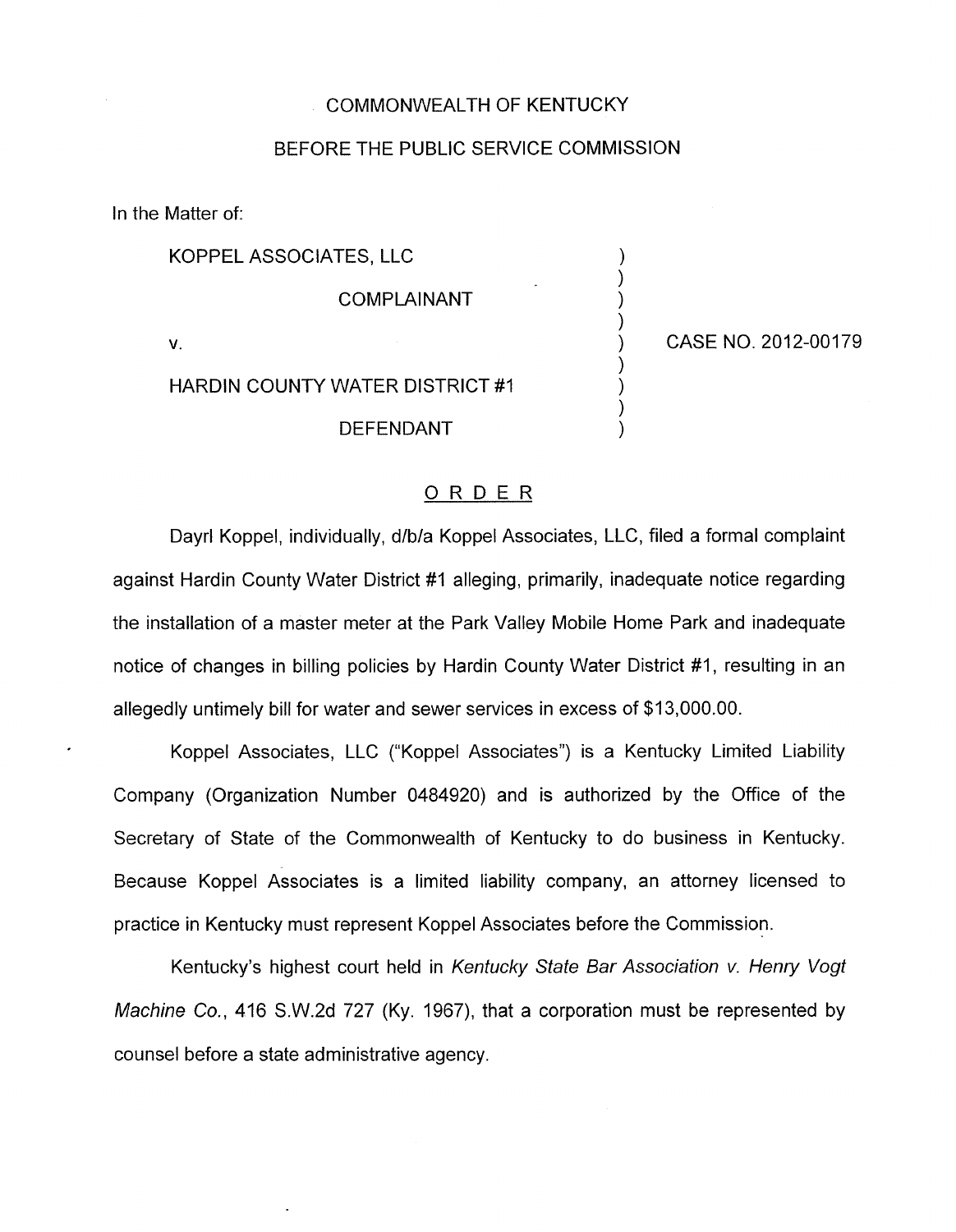In a previous matter before the Public Service Commission of Kentucky it was held:

[Alny attorney who is not licensed to practice in the State of Kentucky and who seeks to represent a client or employer before this Commission, must engage a member of the Kentucky Bar Association. It logically follows that if an unlicensed attorney may not represent a client before this Commission, neither may a layman.'

Commission regulations concerning formal complaints incorporate, at least in part, these sentiments. Administrative Regulation 807 KAR 5:001, Section 12(2), states in part:

> Complaints by corporations or associations, or any other organization having the right to file a complaint, must be signed by its attorney and show his post office address.

The regulation requires that a corporation or other organization, such as an LLC, from

the outset of a complaint proceeding, be represented by an attorney

Based on the above, the Commission finds that Koppel Associates' complaint

fails to comply with Kentucky law and may not be accepted for filing.

IT **IS** THEREFORE ORDERED that Koppel Associates, within 20 days of the date of this Order, retain counsel and file an amended complaint with the Commission reflecting such retention and representation of counsel. Failure to file an amended complaint will result in the Commission's dismissal of Koppel Associates' complaint.

<sup>&#</sup>x27; Administrative Case No. 249, *Practice Before the Commission by Attorneys Non-Licensed in the Commonwealth of Kentucky* (Jun. 15, 1981) at 2.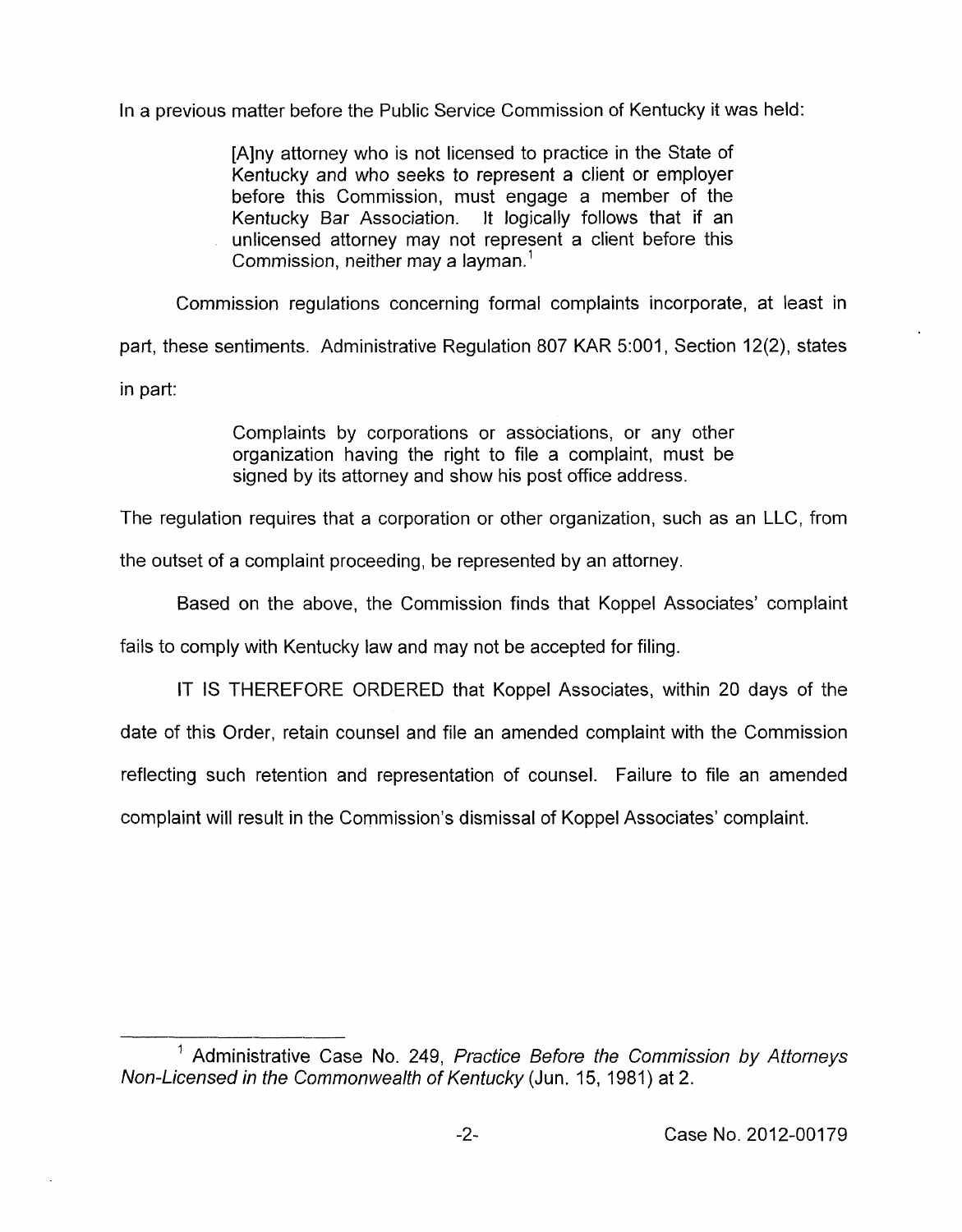By the Commission  $M$ ENTERED **JUN 12 2012** KENTUCKY PUBLIC<br>SERVICE COMMISSION

le Director F

Case No. 2012-00179